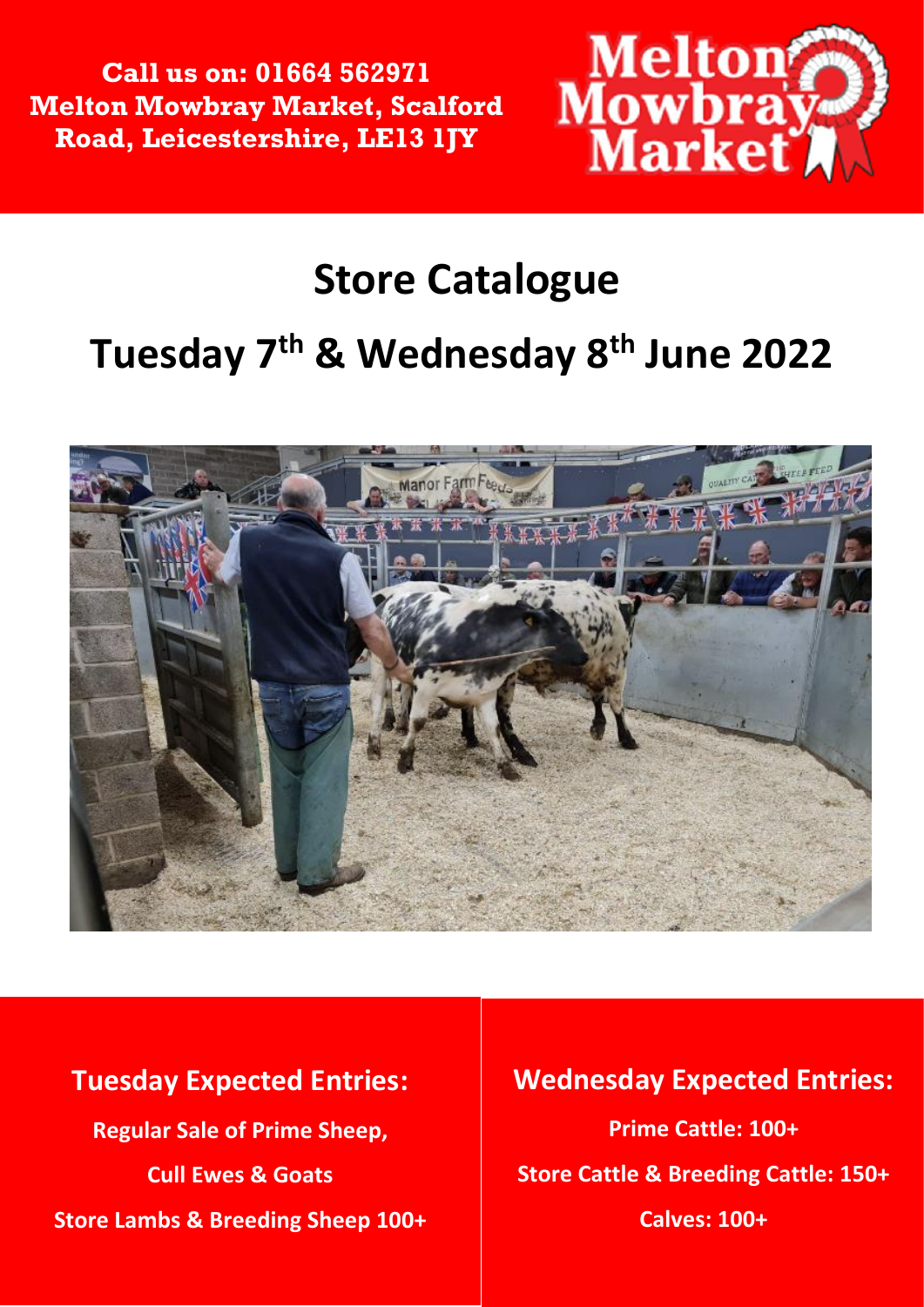Due to extraordinary cost increases across the board from our card payment provider starting in April, **PLEASE NOTE - CARD PAYMENTS**

**We will not be able to accept commercial Debit Cards without the 3% surcharge that currently applies to commercial Credit Cards.** We continue to work with our card providers and other providers to address this issue, but in the meantime, the only card payments we can accept without surcharges are consumer debit cards. We continue to be unable to accept consumer credit cards at all. We apologise for the inconvenience caused and would encourage customers to use BACS payments wherever possible.

*Melton Mowbray Market is proud to be a member of the Livestock Auctioneers Association and all Livestock is Sold through the LAA Conditions of Sale.*

## **Tuesday 7 th June**

**Weekly Sale of Prime Lambs Commencing at 10am followed by Cull Ewes Store Lambs – Sold from Approx 12 noon onwards, with Breeding Sheep at 1:30pm**

## **Store Lambs (50+ Expected)**

## **Breeding Sheep (To Be Sold At 1:30pm)**

#### **T Beesley, Kent**

45 North Country Mule Ewes with Beltex x & Charollais x Lambs at foot *Full Mouth/Missing corner* 10 Herdwick ewes with Lambs at foot *Full Mouth/Missing corner*

#### **MD Cook, Melton Mowbray**

5 Texel x Breeding Ewes

#### **Rawding Partners, Tring**

15 Jacob Ewe Lambs *(To be sold in the Fat Section)*

#### **Late entries expected…**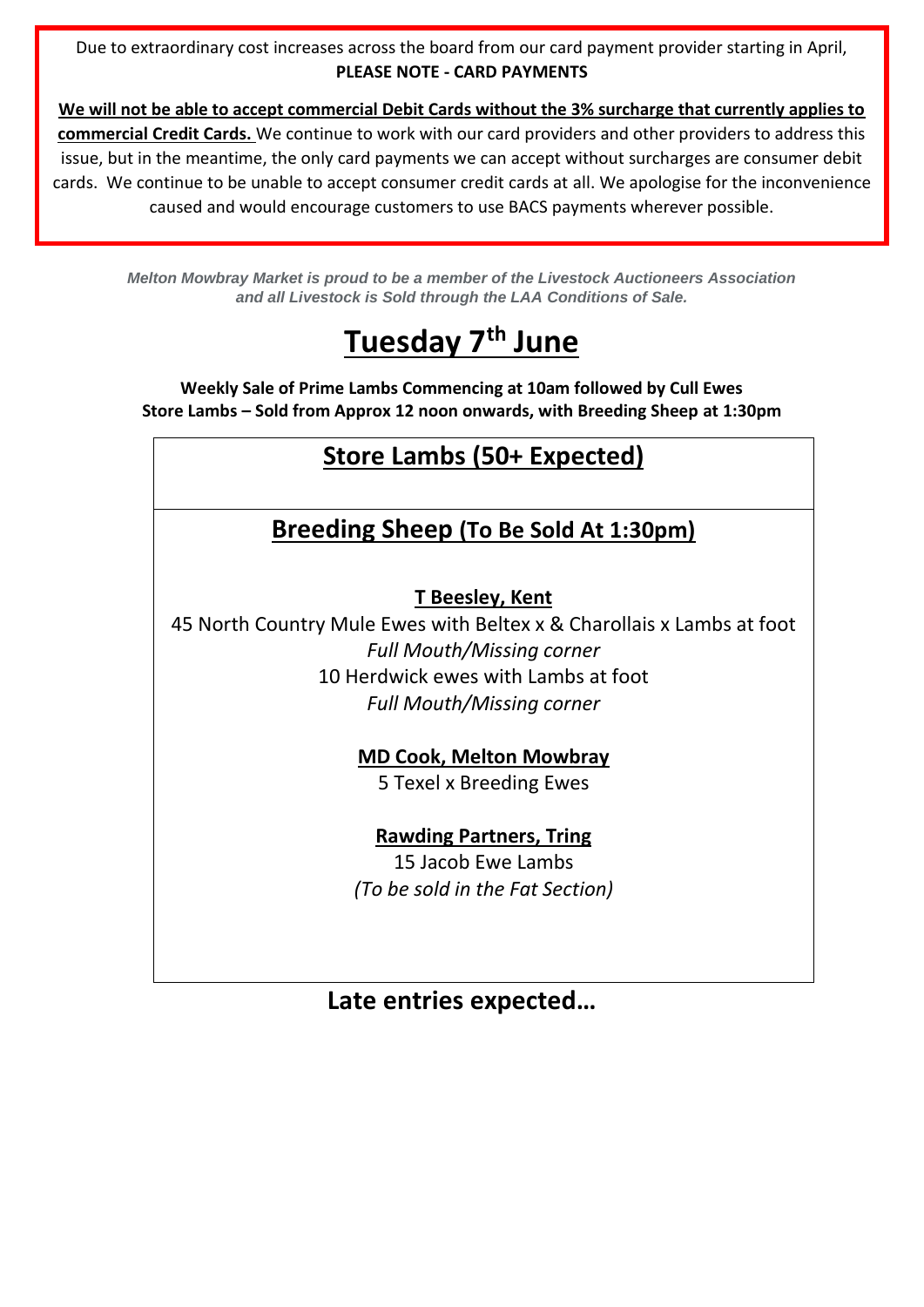## **Wednesday 8 th June**

**\*PLEASE NOTE WEDNESDAY SALE TIMES FOR CATTLE & PIGS\***

**Pigs – 10am Calves and Weanlings – 10.30am Prime Cattle – 10 am Store Cattle – Approx 12pm**

## **Calves & Reared**

| <b>Number of heads</b> | <b>Description</b>                              |
|------------------------|-------------------------------------------------|
|                        | <b>Throckenholt Farms, Spalding</b>             |
| 5                      | Continental X Steers & Heifers, 4-6 months, TB4 |
|                        | <b>T.R.H Jackson, Great Ponton</b>              |
| 4                      | Continental x Steers, 7 months, TB1             |
|                        | <b>Messrs Sorter</b>                            |
| 10                     | Hereford x calves, under 42 days, TB1           |
|                        | Le Marchant Farms, Colston Bassett              |
| 3                      | Aberdeen Angus & British Friesian calves        |
|                        | 42 days-2 months, TB1                           |

**Late entries expected…**

## **Pigs**

*To be Sold every 1st & 3rd Week in the Month*

## **NEXT PIG SALE – 15TH JUNE**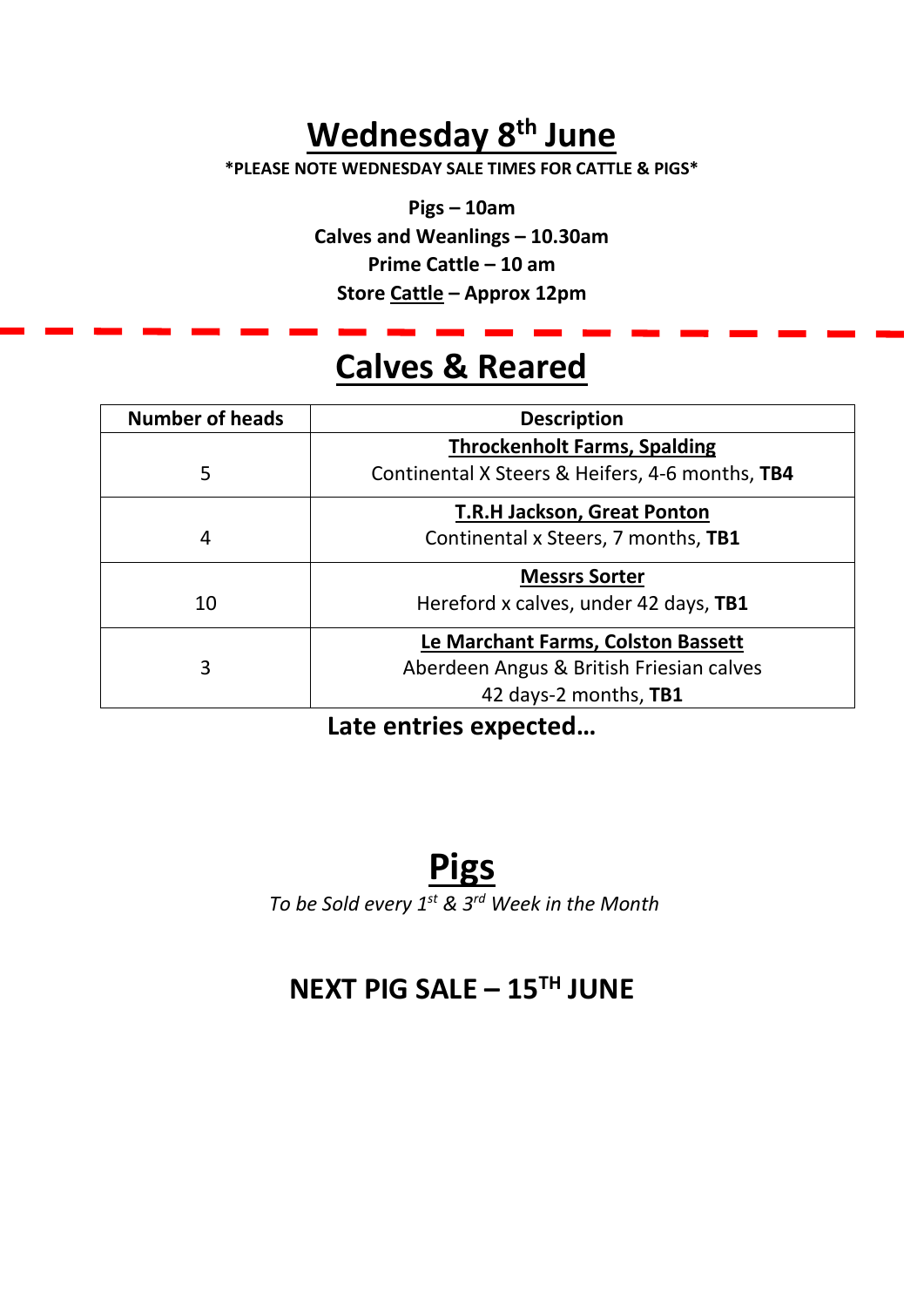#### **Farm assurance status**

Would all cattle vendors selling cattle as Farm Assured please ensure that their Farm Assurance is up to date, with all linked holdings registered to the primary holding, and ensure that the stickers used in passports match the details held by the administering Farm Assurance body.

We are increasingly having issues with linked holdings not being covered under a primary FABBL account, and severe deductions are being applied at the time of slaughter. In such instances, the vendor is liable for all deductions made.

**Please tick the box on the entry form if you are Farm Assured, otherwise we will sell as Non-Farm Assured.** 

#### **Cattle Entry Forms**

We would like to remind our customers of the importance of correctly filling out Cattle Entry Forms. **ALL cattle must be accompanied by a fully completed and signed entry form to include the TB testing interval and date of most recent test along with Farm assurance details and any reserves.** Cattle entry forms can be collected from the market office or downloaded from our website. If you have any questions, please ask a member of staff, or call us on 01664 562971.

#### **LAIRAGE**

**A reminder that stock requiring lairage the evening before sale must be booked in with prior notification to**

**Auctioneers - Scott: 07796 897516, Martin: 07775 758586**

**Yard Managers - Ray: 07930879173, Merv: 07921089105**

**Strictly from 4-6pm.** 

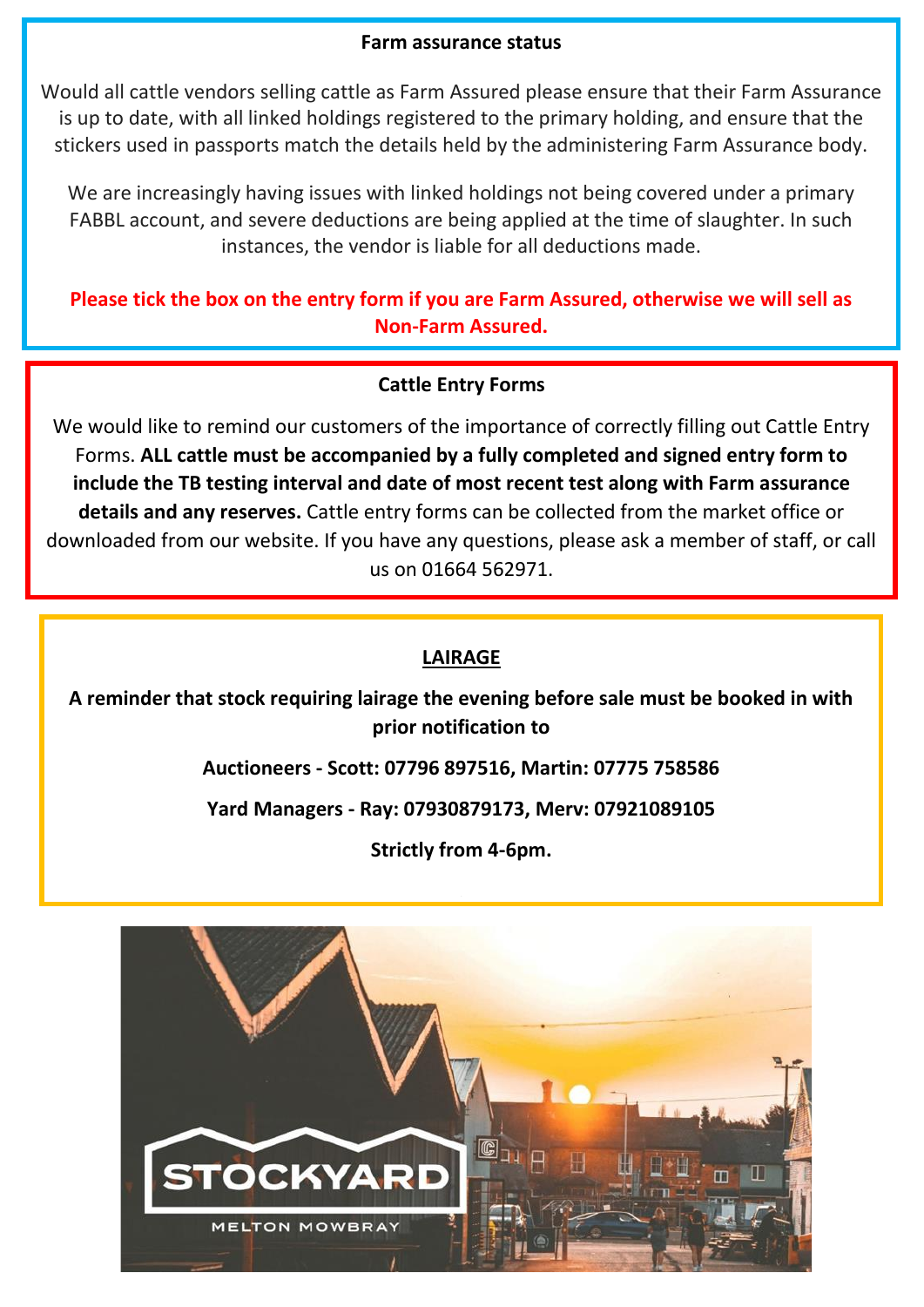| <b>STORE CATTLE</b><br>(To be sold in the store cattle ring at approximately 12 noon) |                                                           |  |  |
|---------------------------------------------------------------------------------------|-----------------------------------------------------------|--|--|
| Number<br>of heads                                                                    | Description                                               |  |  |
|                                                                                       | <b>Luke Massie, Arthingworth</b>                          |  |  |
| $\mathbf{1}$                                                                          | Simmental x Cow, 10 years with 4-month-old Heifer calf at |  |  |
|                                                                                       | foot                                                      |  |  |
|                                                                                       | Not ran with Bull, TB1                                    |  |  |
|                                                                                       | <b>Hollinshead Farms, Nr Atherstone</b>                   |  |  |
| 6                                                                                     | British Blue X Steers & Heifers, 12-15 months             |  |  |
|                                                                                       | <b>HB, SS, TB1</b>                                        |  |  |
|                                                                                       | <b>MA Swales, Wisbech</b>                                 |  |  |
| 4                                                                                     | Simmental x & South Devon x Heifers, 16-20 months         |  |  |
|                                                                                       | <b>HB, FA, TB4</b>                                        |  |  |
|                                                                                       | P Edwards, Melbourne                                      |  |  |
| $\overline{2}$                                                                        | Pedigree Belted Galloway Bulls, 14 months, TB1            |  |  |
|                                                                                       | FF Goldsmith, Farnsfield                                  |  |  |
| 4                                                                                     | British Blue x Heifers, 12 months, TB1                    |  |  |
|                                                                                       | <b>D.S Edwards, Swadlincote</b>                           |  |  |
| 5                                                                                     | Continental X Steers 15 -18 Months TB1                    |  |  |
|                                                                                       | <b>S Pass, Atherstone</b>                                 |  |  |
| 2                                                                                     | Highland Steers, 25-30 months, TB1                        |  |  |
|                                                                                       | <b>JW Peacock, Wymondham</b>                              |  |  |
| 4                                                                                     | Limousin Steers & Heifers, 12-14 months                   |  |  |
| $\mathbf{1}$                                                                          | Simmental x Steer, 14 months                              |  |  |
|                                                                                       | HB, SS, TB4                                               |  |  |
|                                                                                       | <b>ED Glover &amp; Sons, Ilkeston</b>                     |  |  |
| 10                                                                                    | Aberdeen Angus Steers & Heifers, 15-18 months, TB1        |  |  |
|                                                                                       | J & A Haigh Agricultrual, Newark                          |  |  |
| 5                                                                                     | Limousin x Heifers, 6-12 months, TB1                      |  |  |
|                                                                                       | <b>Bolderston &amp; Partners, Heckingham</b>              |  |  |
| $\overline{2}$                                                                        | Aberdeen Angus x Heifers, 7-8 months, TB4                 |  |  |
|                                                                                       | <b>O Marshall, North Kilworth</b>                         |  |  |
| 7                                                                                     | Aberdeen Angus Steers, 12-14 months                       |  |  |
|                                                                                       | 'Named Sire', TB1                                         |  |  |
|                                                                                       | AJ Harker, Ruddington                                     |  |  |
| 3                                                                                     | Limousin x Heifers, 15 months, TB1                        |  |  |
|                                                                                       | <b>Evergreen Enterprises, Kimcote</b>                     |  |  |
| 3                                                                                     | Aberdeen Angus x Bulls, 20 months, TB1                    |  |  |

**Late Entries to be sold at the end of catalogued lots…**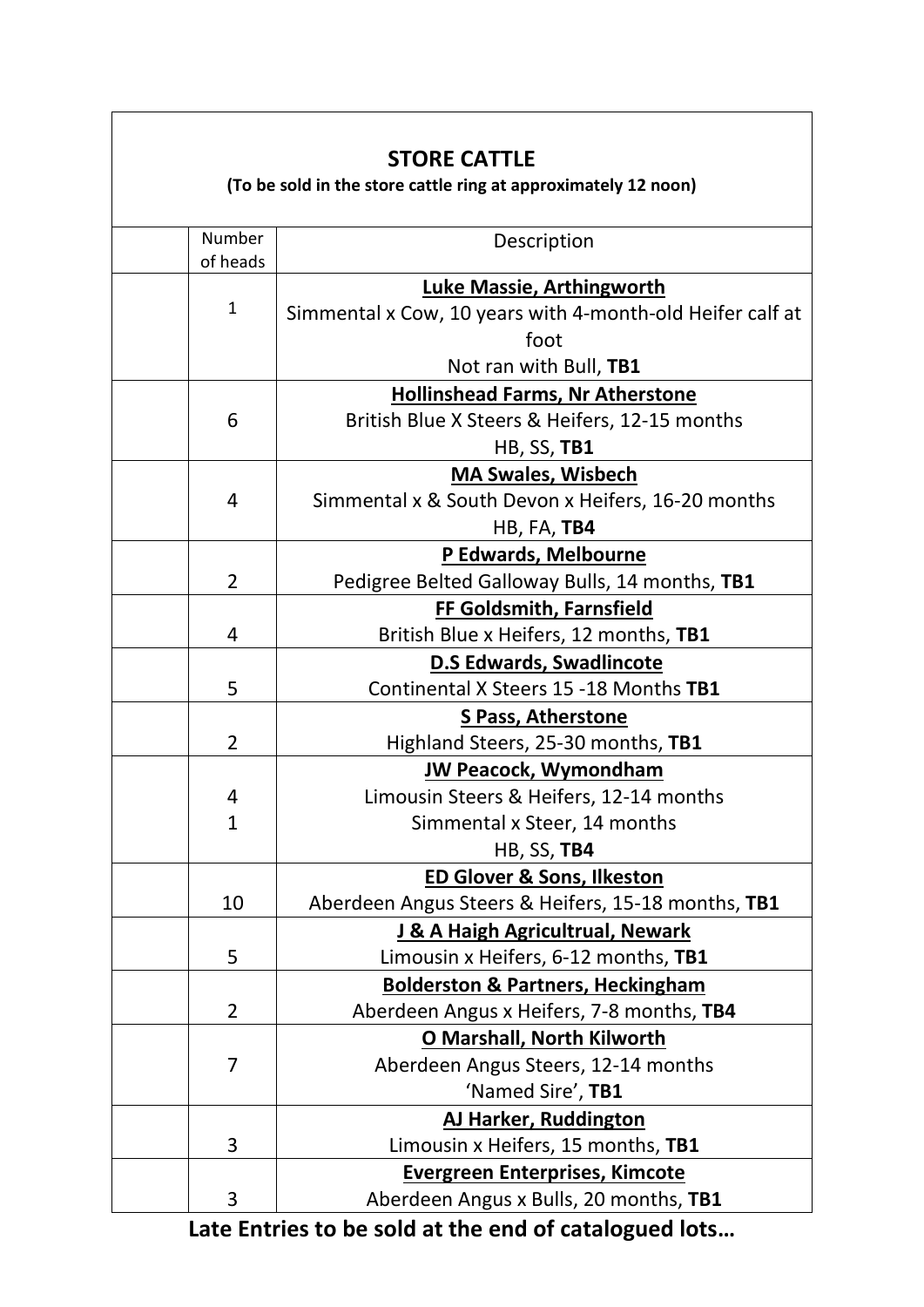# **FREE HEALTH CHECKS FROM REGISTERED NURSES**



Blood pressure, blood sugars, cholesterol, general health advice VISIT US AT THE FCN OFFICE - MELTON MARKET (NEXT TO NFU)

## NO NEED TO BOOK, JUST COME ALONG.

Health checks available Tuesdays and Wednesdays on the following dates:

| 12/04/22 | 27/04/22 | 10/05/22 |
|----------|----------|----------|
| 25/05/22 | 06/07/22 | 07/06/22 |
| 21/06/22 | 20/07/22 | 09/08/22 |
| 24/08/22 | 06/09/22 | 21/09/22 |

## **OPEN FROM 8.30AM**

**FCN** COMMUNITY

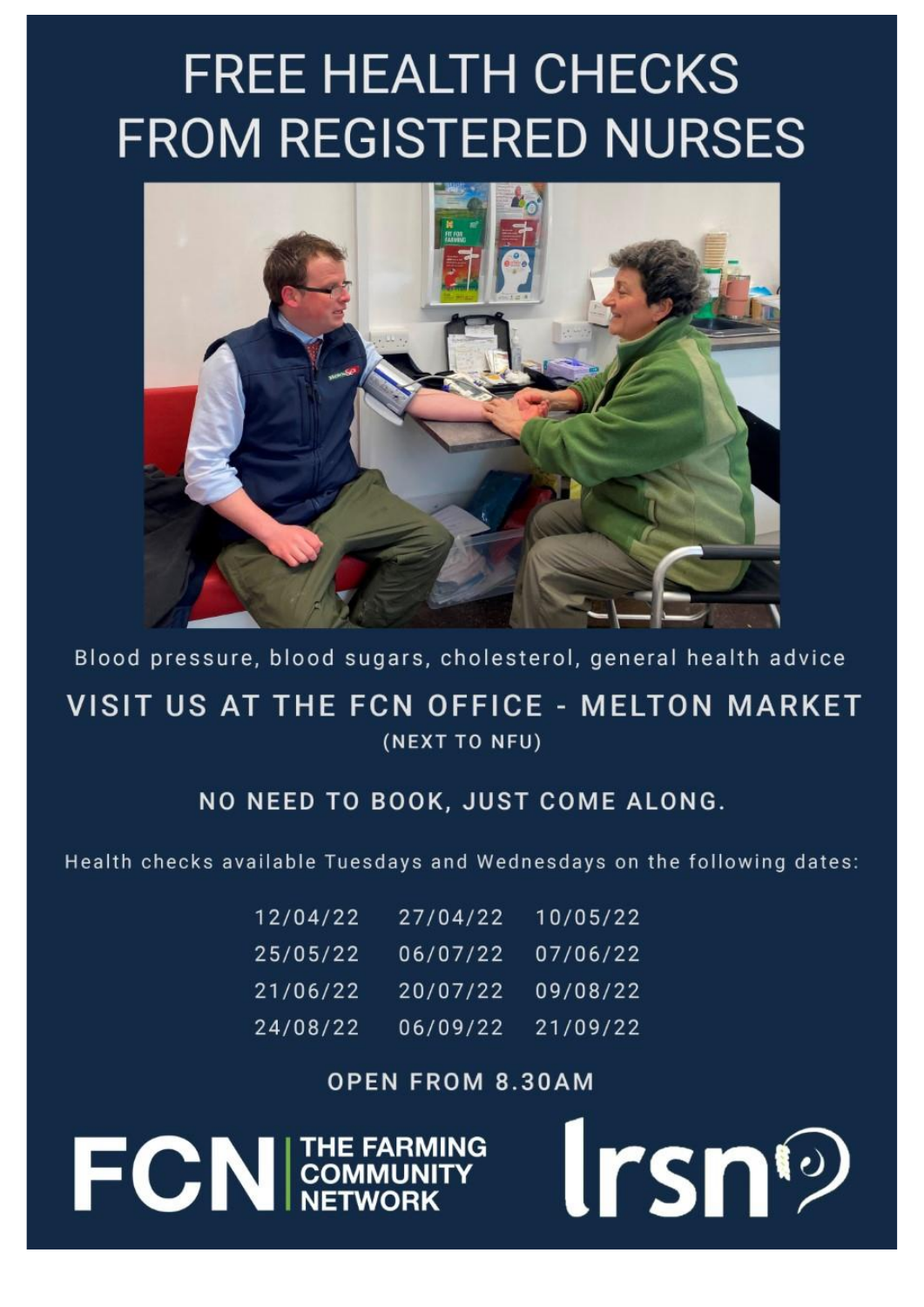**Notes/Bidding Number**